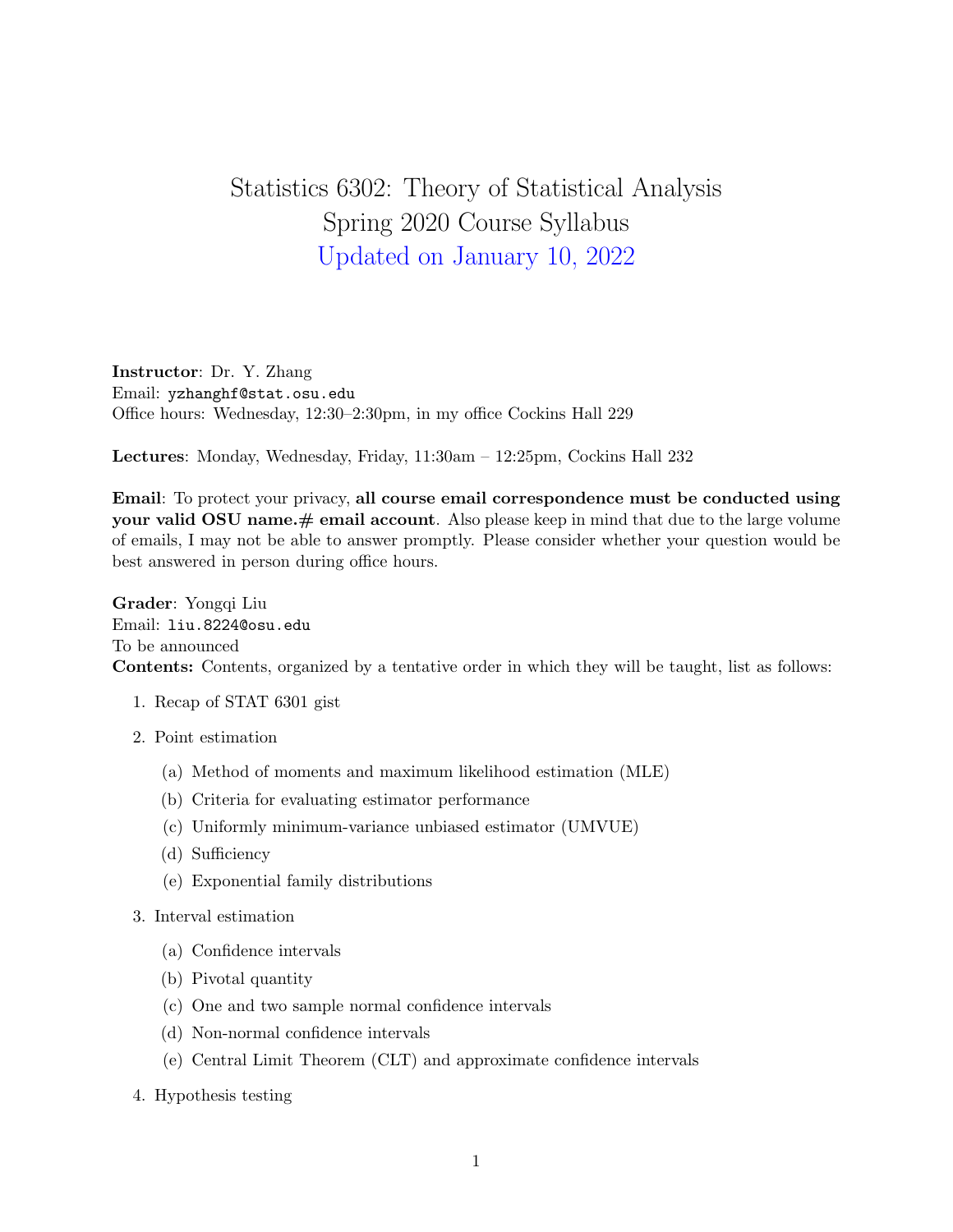- (a) Concepts, simple versus simple test
- (b) Tests for one and two sample normal distributions
- (c) Large sample tests
- (d) Duality of confidence interval and test
- (e) Neyman-Pearson lemma
- (f) Uniformly most powerful test (UMPT)
- (g) Likelihood-ratio test
- (h) Goodness-of-fit test
- 5. Advanced topics

Prerequisites: STAT 6301 or STAT 6801, Not open to students with credit for STAT 6802

Course Website: carmen.osu.edu, all class contents and grades will be posted there

Textbook: Reading assignments and homework problems will be from the course textbooks:

- John A. Rice. *Mathematical Statistics and Data Analysis* (Third Edition). Duxbury, 2007.
- Robert W. Keener. *Theoretical Statistics: Topics for a Core Course*. Springer, 2010.

We will mostly rely on the Rice book, with a few references to some chapters in the Keener book (especially for the interval estimation and testing parts). The Keener book can be downloaded by visiting <https://library.ohio-state.edu/record=b8653187> using OSU campus IP address.

## Optional references:

- Robert V. Hogg, Joseph W. McKean, and Allen T. Craig. Introduction to Mathematical Statistics (Seventh Edition). Pearson, 2013.
- Larry Wasserman. All of Statistics (First Edition). Springer, 2004.

Course Materials: Partial notes will be posted on Carmen on the day before each class. These consist of a notes containing blank spaces, which I will fill in during the lecture. I will not share the marked-up slides, so please make arrangements with your classmates to obtain any missed class material. Please make sure that you understand and can do all the examples that we cover in class.

Homework: Homework assignments are due on Fridays. Due to the current pandemic situation, ONLINE SUBMISSION ONLY until further notice, hand-write and scan your homework, submit as PDF, DOCX or image. You can type up homework but it's not recommend for own interest of time (unless you do want to practice Latex). Paper homework submitted in-person will not be accepted. Only part of each homework assignment will be graded, but all questions can be important for exams. Solutions will be posted after the due date of each homework. Homework should be due at the beginning of the lecture on its due date. No late homework accepted.

You may discuss the problems with each other in general terms, but you must write your own homework solutions. Starting and trying to get help early will be helpful. Academic misconduct of any sort will not be tolerated. Please review OSU's policies at http://studentaffairs.osu.edu/csc/.